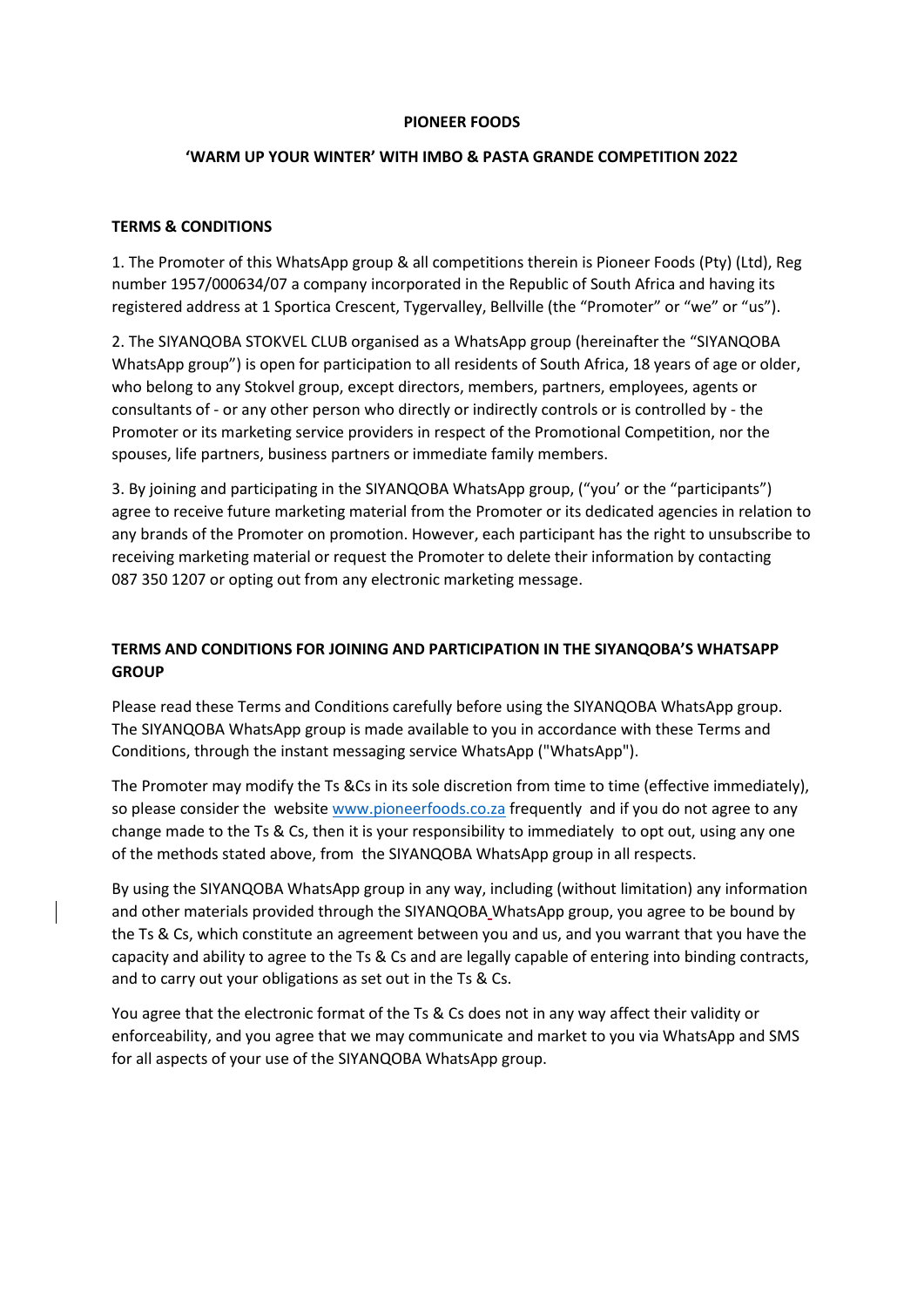### **'WARM UP YOUR WINTER' COMPETITION 2022**

Buy an IMBO & Pasta Grande product and stand a chance to win.

10 Lucky consumers stand to win a R1000 shopping voucher during the promotional period.

How to enter:

**Step 1: Buy any IMBO & Pasta Grande product (Entry only valid on purchase of BOTH products)**

**Step 2: Send a picture of your till slip to Siyanqoba's WA line 087 163 2026**

### **Step 3: Follow the prompts to enter**

If you are not a member of the SIYANQOBA WhatsApp group, don't worry you can still enter! You will automatically be redirected for completion of the registration process when you submit your entry. For your entry to be valid, you must complete your registration process. Registration is FREE.

- 1. This promotional competition is open from 20 June 2022 and ends at 12am (midnight) on 14 August 2022
- 2. The competition is open to all SIYANQOBA STOKVEL CLUB members who have successfully registered on the SIYANQOBA WhatsApp group and comply with requirements for participation as detailed under the Terms and Conditions.
- 3. On conclusion of the competition term, the names of 10 participants ("finalists) will be chosen via random draw, and each will be notified telephonically by Promoter's agency, Matriarch Marketing within 1 weeks of the closing date of their eligibility to win a prize. Each finalist will be required to illustrate compliance with the terms of the promotional competition. In the event that the organiser is not able to establish contact with a finalist despite reasonable efforts, such finalist shall forfeit any right to the prize and the Promoter may elect a new finalist to be awarded a prize.

### **PRIZES**

WIN 1 of 10 x R1000 PICK n PAY store vouchers.

- 1. Any Prize not claimed for any reason within 5 DAYS of notification via a telephone call and SMS will be forfeited.
- 2. The Promoter reserves the right to disqualify any entry in its sole discretion, for reasons including but not limited to suspected fraud, unethical behaviour, manipulation of code, script, macro, botts, commercial contest subscription, incentives or other means not in cooperation with the Promoter, vote-swapping sites, voting software falsifying, entries generated by computers, voting software, automated means or technology or submitted by the likes of agents or organised groups that subvert the entry/participation process or do not confirm to the terms or the spirit of the competition rules.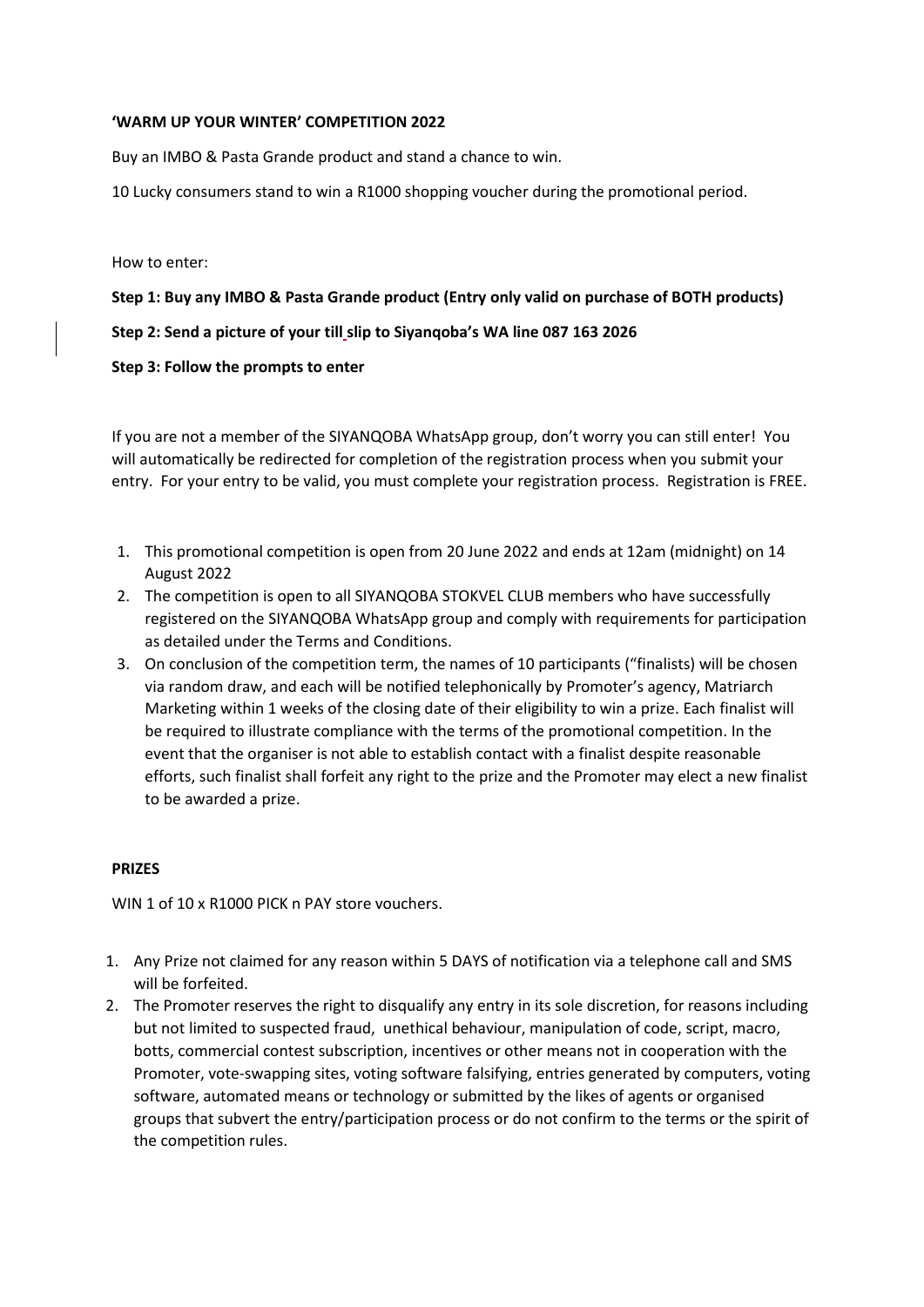3. Any prize awarded as part of this competition personal to the winner and is therefore not exchangeable (for cash or otherwise) and is non-transferrable.

4. The Promoter shall have the right to change or terminate the promotional competition in its sole discretion with immediate effect on provision of notice to www.pioneerfoods.co.za.In the event of such change or termination, all participants agree to waive any rights that they have in respect of this promotional competition and acknowledge that they will have no recourse against the Promoter or its agents.

5. Neither the Promoter, its agents, its associated companies, nor any directors, officers or employees of such, shall be liable for any loss or damage, whether direct, indirect, consequential or otherwise arising from any cause whatsoever, which may be suffered by a participant or Winner.

6. The Promoter's decision in relation to the promotional competition is final and no correspondence will be entered into with any participant.

7. Participation in the promotional competition constitutes acceptance of the promotional competition rules and participants agree to abide by the rules.

8. This promotional competition is in no way sponsored, endorsed, or administered by, or associated with Telkom, MTN, Vodacom and Cell C and the participants acknowledge that they are providing information to the Promoter and its agents only and not to telephone networks.

9. All participants in this competition release Telkom, MTN, Vodacom and Cell C from all liabilities and claims arising out of or in connection with this competition and these terms and conditions.

### **10. SELECTION OF WINNERS**

#### **PRIZE DETAILS**

a. The Winner must be in possession of a valid SA ID OR PASSPORT.

b. The Winner must allow the Promoter a reasonable period to arrange for the Prize to be made available and must provide the Promoter with all information and original documentation required for this purpose, including an Identity Document.

c. Store vouchers will be awarded digitally to the cellphone number that was used to enter the promotional competition.

d. The Promoter makes no representation regarding the suitability of the Prize for any purpose whatsoever.

e. All risk and title will pass to the Winner upon electronic submission of the mobile voucher to the cellphone number made available to the Promoter for such purpose.

#### **GENERAL**

f. Failure to claim the Prize or a refusal or inability to require documentation or comply with any of the competition requirements within 5 days will disqualify the Winner and a new Winner will be drawn in terms of these rules.